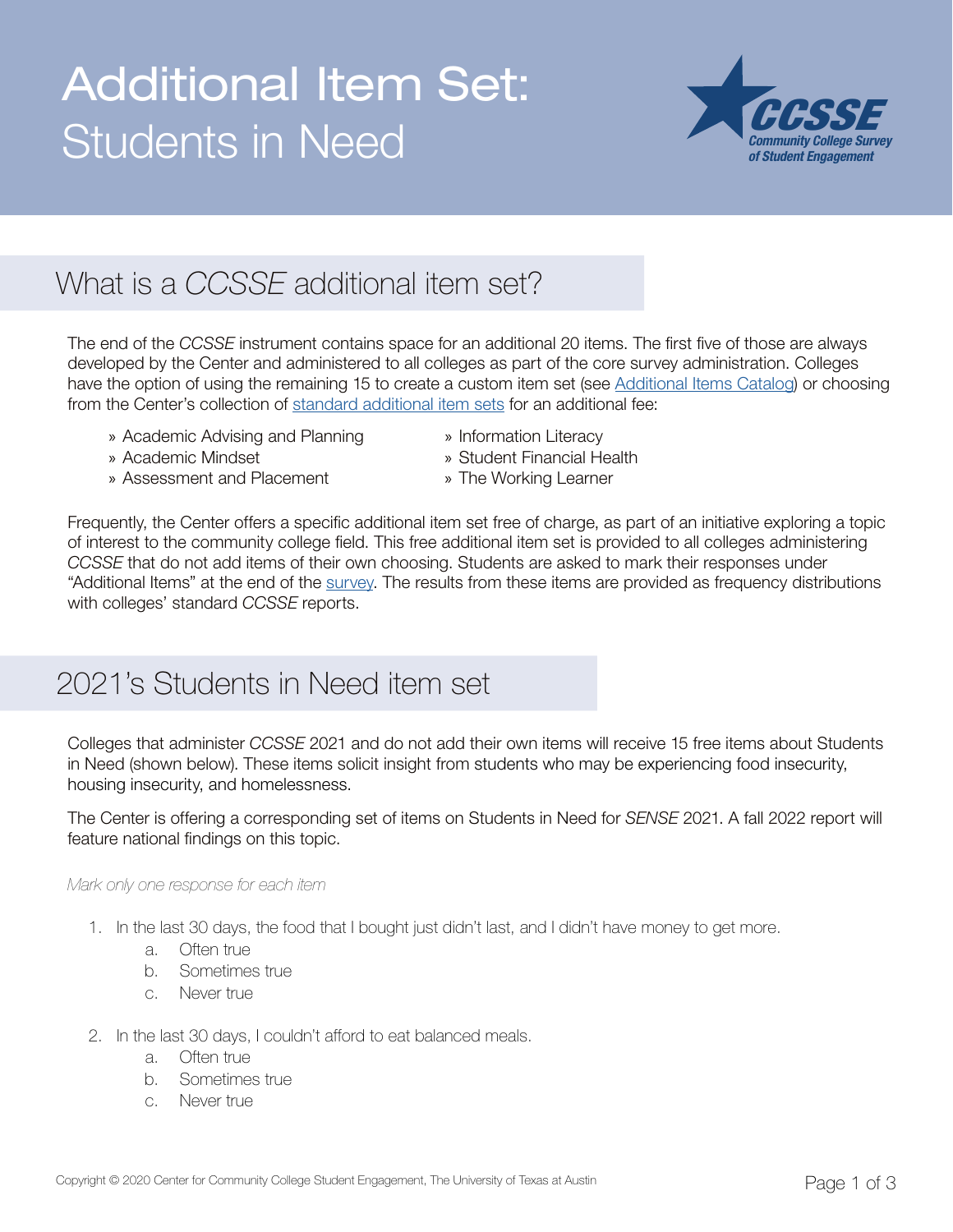- 3. In the last 30 days, did you ever cut the size of your meals or skip meals because there wasn't enough money for food?
	- a. Yes
	- b. No
- 4. If, in the last 30 days, you did cut the size of your meals or skip meals because there wasn't enough money for food, how often did this happen?
	- a. Every day
	- b. More than once a week, but not every day
	- c. About once a week
	- d. Only 1 or 2 days
	- e. I didn't cut the size of my meals or skip meals
- 5. In the last 30 days, did you ever eat less than you felt you should because there wasn't enough money for food?
	- a. Yes
	- b. No
- 6. In the last 30 days, were you ever hungry but didn't eat because there wasn't enough money for food?
	- a. Yes
	- b. No
- 7. In the last 30 days, did your college ever help you get food when you could not afford to purchase it?
	- a. Yes
	- b. No, and I needed this kind of help
	- c. No, but I didn't need this kind of help
- 8. In the last 12 months, were you ever unable to pay your rent or mortgage payment in full?
	- a. Yes
	- b. No
	- c. I don't have a rent or mortgage payment
- 9. In the last 12 months, were you ever unable to pay your utility bill(s) in full?
	- a. Yes
	- b. No
	- c. I don't have utility bill(s)
- 10. In the last 12 months, were you ever homeless?
	- a. Yes
	- b. No
- 11. In the last 12 months, did you ever stay in temporary housing (such as a shelter, hotel, or motel) because you had no other place to stay?
	- a. Yes
	- b. No